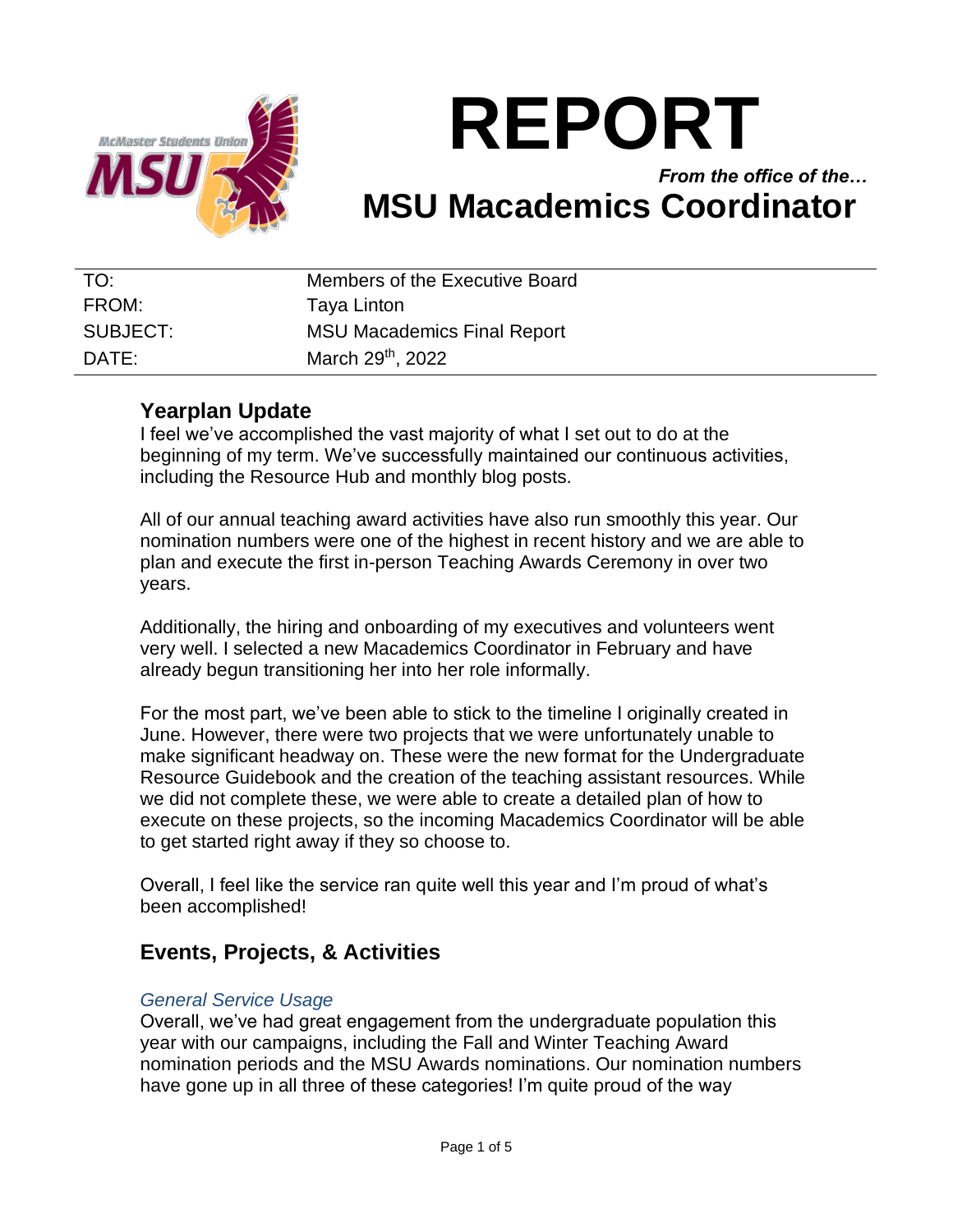Macademics has been able to reach and interact with more student this year than we ever have been able to in the past.

Additionally, our social media engagement has increased in almost all categories!

#### *Projects & Events 1: Team Hiring and Onboarding*

#### *Executive team:*

Executive team hiring went quite well this year, despite opening later than previous years due to my position also being hired quite late. Although the applicant pool was not as large as it had been in previous years, I was able to select a group of qualified and capable individuals that are passionate about Macademics.

In terms of onboarding, this also went smoothly and sufficiently prepared each executive for their role. This included service-specific training, communications training, executive team bonding events, and finalizing each subcommittee's year plan.

#### *Volunteers:*

In total, we hired nine volunteers to help with the service, three for each subcommittee. We were able to choose enthusiastic individuals that were dedicated to their role on Macademics. Overall, this went well and the each volunteer was a great addition to the team.

#### *Projects & Events 2: What is Macademics Campaign*

This campaign was first created in August and allowed us to highlight a different aspect of the service each month on our social media. I think this was a successful campaign as it allowed us to directly connect with the undergraduate student body and increase our social media presence, which we were then able to use to reach even more students.

We also created a number of promotional materials for this campaign that future promotions coordinators will also be able to use.

*Projects & Events 3: Teaching Awards Nominations and In-Class Evaluations* I believe that after many years of going through nomination periods, Macademics has come close to perfecting our process for promoting and standardizing nominations, completing in-class evaluations, and ultimately choosing winners.

I wouldn't change anything about this process. I think it runs very smoothly and will continue to do so once the incoming Macademics Coordinator takes over.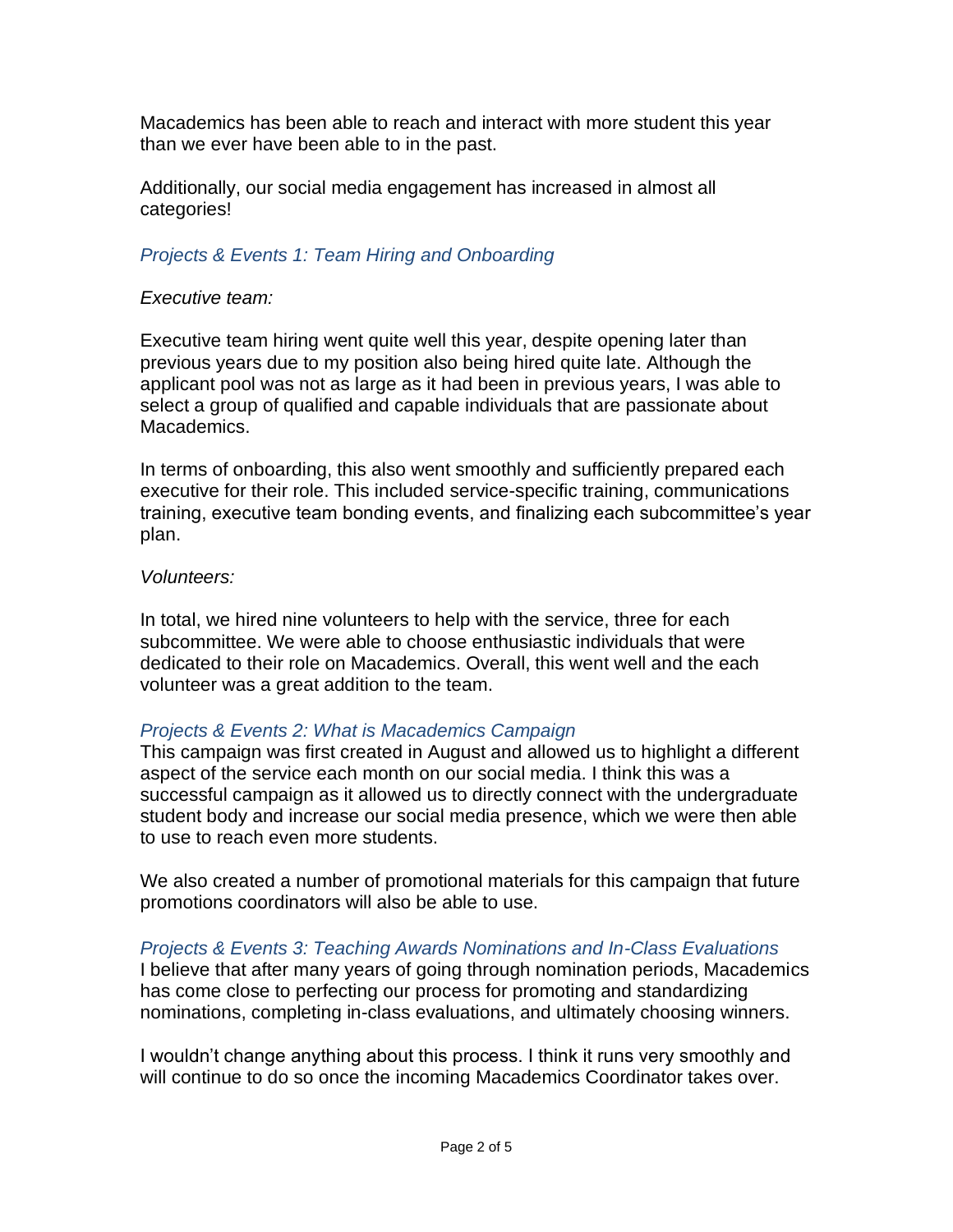#### *Projects & Events 4: Teaching Awards Ceremony*

Planning the Teaching Awards Ceremony this year was quite complicated. For the majority of the year, we were unsure of whether it would be online or inperson. Once we got the approval for in-person, it was difficult to plan the entire event in that short of a timespan. However, with the help of the other executives and volunteers, the TAC Coordinators and I were able to put together a great night to celebrate teaching excellence at McMaster.

#### *Projects & Events 5: MSU Awards*

The MSU Awards were definitely tricker than the Teaching Awards nominations. Without a Student Recognition Awards Coordinator, organizing this nomination period was quite a bit of extra work for myself and the Promotions Coordinator. However, we were still able to launch a campaign I was proud of with the help of the Communications team, and ultimately received quite a few nominations.

### **Outreach & Promotions**

#### *Summary*

Over the course of this year, we've seen a significant increase in interactions with our social media accounts.

I believe this is due to the hard work my Promotions Coordinator has put in this past year to create campaigns and ensure that our nomination forms are reaching undergraduate students. Since our current Promotions Coordinator is the incoming Macademics Coordinator, I have no doubt she will continue to build our social media accounts during her time in the role.

#### *Social Media Engagement since the Previous Report*

| Insights                       | <b>Start</b><br><b>Values</b> | <b>Current</b><br><b>Values</b> | <b>Total</b><br>Change<br>(%) |  |  |
|--------------------------------|-------------------------------|---------------------------------|-------------------------------|--|--|
| <b>Likes</b>                   | 1174                          | 1192                            | $+1.5%$                       |  |  |
| <b>Reach</b>                   | 671                           | 1119                            | +66.8%                        |  |  |
| <b>Views</b>                   | 65                            | 77                              | $+18.5%$                      |  |  |
| <b>Engagement</b>              | 7                             | 36                              | $+514.3%$                     |  |  |
| <b>New</b><br><b>Followers</b> | $\overline{2}$                | 5                               | +250%                         |  |  |

Facebook

Instagram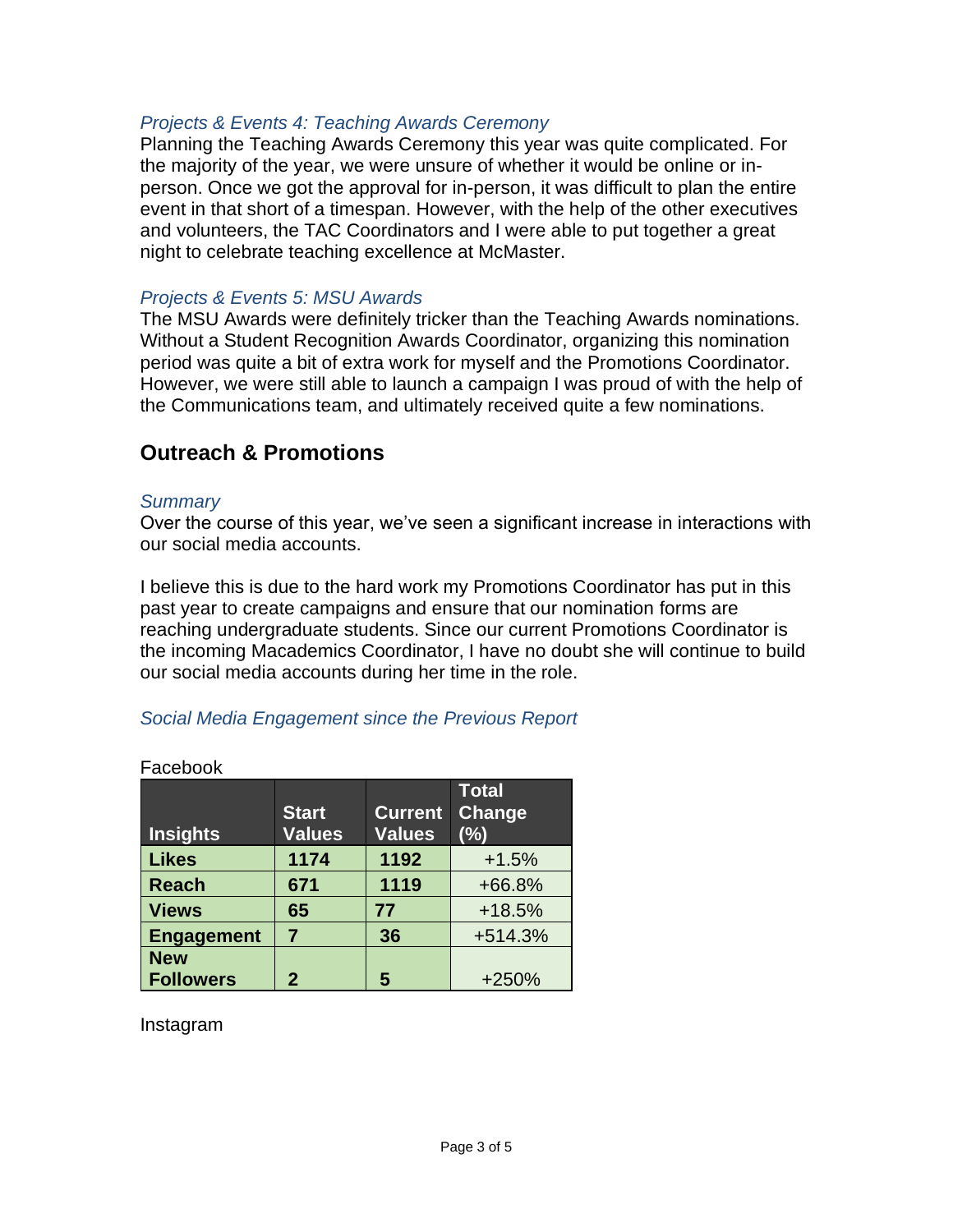| <b>Insights</b>                 | <b>Start</b><br><b>Values</b> | <b>Current</b><br><b>Values</b> | <b>Total</b><br>Change<br>(%) |
|---------------------------------|-------------------------------|---------------------------------|-------------------------------|
| <b>Followers</b>                | 381                           | 521                             | $+36.7%$                      |
| <b>Impressions</b>              | 854                           | 4117                            | +482.1%                       |
| <b>Profile</b><br><b>Visits</b> | 148                           | 198                             | +33.8%                        |
| <b>Website</b><br><b>Visits</b> | 22                            | 17                              | $-23.2%$                      |
| <b>Reach</b>                    | 321                           | 2261                            | $+704.4%$                     |

## **Finances**

#### *Budget Summary*

Since my last update, I've mainly been spending the Macademics budget on the Teaching Awards Ceremony.

| <b>ACCOUNT CODE</b>                           | <b>ITEM</b>                               | <b>BUDGET/</b><br><b>COST</b> |
|-----------------------------------------------|-------------------------------------------|-------------------------------|
|                                               | <b>Teaching Award Nominations Graphic</b> | \$125.00                      |
|                                               | <b>MSU Awards Graphic</b>                 | \$125.00                      |
|                                               | <b>Teaching Award Nominations Graphic</b> | \$125.00                      |
| 6501-0312                                     | TAC Ceremony Thank-You Gifts              | \$803.68                      |
| \$ ADVERTISING &<br><b>PROMOTIONS</b>         | <b>TOTAL SPENT IN LINE</b>                | \$1,178.68                    |
|                                               | <b>REMAINING IN LINE</b>                  | \$721.32                      |
|                                               |                                           |                               |
|                                               |                                           |                               |
|                                               | <b>CIBC Hall Booking for TAC Ceremony</b> | \$327.34                      |
|                                               | <b>TAC Plaques</b>                        | \$577.66                      |
|                                               | <b>TAC Ceremony Catering</b>              | \$562.18                      |
| 6401-0312                                     | <b>TAC Ceremony - AVTEK</b>               | \$355.60                      |
|                                               | Amazon Gift Cards for TAC Nomination      |                               |
|                                               | Contest                                   | \$100.00                      |
| <b>TCHA - AWARDS &amp;</b><br><b>MEETINGS</b> | <b>TOTAL SPENT IN LINE</b>                | \$1,922.78                    |
|                                               |                                           |                               |
| 6494-0312                                     | Thank-You Gift Cards for Volunteers       | \$140.00                      |
|                                               | <b>TOTAL SPENT IN LINE</b>                | \$140.00                      |
| <b>TCHA - VOLUNTEER</b><br><b>RECOGNITION</b> | <b>REMAINING IN LINE</b>                  | \$610.00                      |
| <b>TOTALS</b>                                 |                                           |                               |